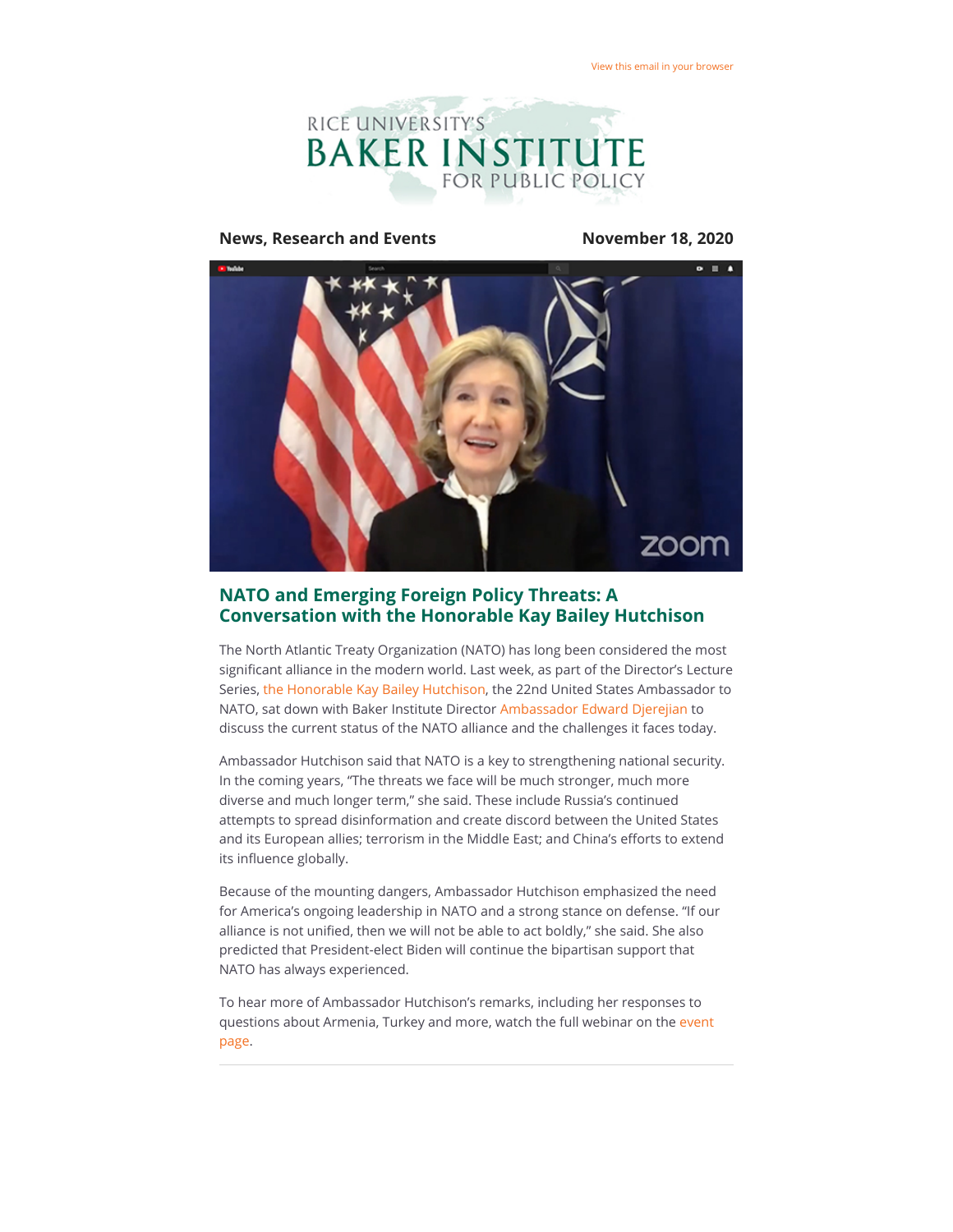**The Persian Gulf rift "is illustrative of the consequential shadow that the Trump administration will cast over its successor as crises that began on Trump's watch have** solidified into intractable impasses."

> [Kristian Coates Ulrichsen](https://riceconnect.rice.edu/page.redir?target=https%3a%2f%2fwww.bakerinstitute.org%2fexperts%2fkristian-coates-ulrichsen%2f&srcid=180659&srctid=1&erid=9571b2d1-860f-4fef-bfc4-b5419865463b&trid=9571b2d1-860f-4fef-bfc4-b5419865463b), fellow for the Middle East, and Giorgio Cafiero, CEO and founder of Gulf State Analytics, in [Responsible Statecraft](https://riceconnect.rice.edu/page.redir?target=https%3a%2f%2fresponsiblestatecraft.org%2f2020%2f11%2f16%2fare-the-glowing-orb-days-over-ways-biden-can-better-balance-interests-in-the-gulf%2f&srcid=180659&srctid=1&erid=9571b2d1-860f-4fef-bfc4-b5419865463b&trid=9571b2d1-860f-4fef-bfc4-b5419865463b)



*Photo courtesy of Texas Center for Drug Development*

### **COVID-19 Vaccines, Explained**

With the recent promising news about Pfizer and Moderna's COVID-19 vaccines which were shown to be more than 90% effective and have no serious side effects — many are hopeful that this deadly virus will be brought under control. However, there are still many questions about how the two vaccines, and the more than 40 other vaccines under development, were engineered and tested and what role Operation Warp Speed (OWS) — the U.S. government program intended to facilitate the development and distribution of COVID-19 vaccines — has played in the creation and funding of these vaccines.

To answer these questions, [Kirstin Matthews,](https://riceconnect.rice.edu/page.redir?target=https%3a%2f%2fwww.bakerinstitute.org%2fexperts%2fkirstin-rw-matthews%2f&srcid=180659&srctid=1&erid=9571b2d1-860f-4fef-bfc4-b5419865463b&trid=9571b2d1-860f-4fef-bfc4-b5419865463b) fellow in science and technology policy, and [Rekha Lakshmanan](https://riceconnect.rice.edu/page.redir?target=https%3a%2f%2fwww.bakerinstitute.org%2fexperts%2frekha-lakshmanan%2f&srcid=180659&srctid=1&erid=9571b2d1-860f-4fef-bfc4-b5419865463b&trid=9571b2d1-860f-4fef-bfc4-b5419865463b), contributing expert for the Center for Health and Biosciences, created a visual guide that, among other details, explains what Operation Warp Speed is, the potential COVID-19 vaccines being funded under the program as well as their differences and prospects for a rapid release.

For more information and to view the full guide, please [click here](https://riceconnect.rice.edu/page.redir?target=https%3a%2f%2fwww.bakerinstitute.org%2fresearch%2foperation-warp-speed-developing-covid-19-vaccine%2f&srcid=180659&srctid=1&erid=9571b2d1-860f-4fef-bfc4-b5419865463b&trid=9571b2d1-860f-4fef-bfc4-b5419865463b).